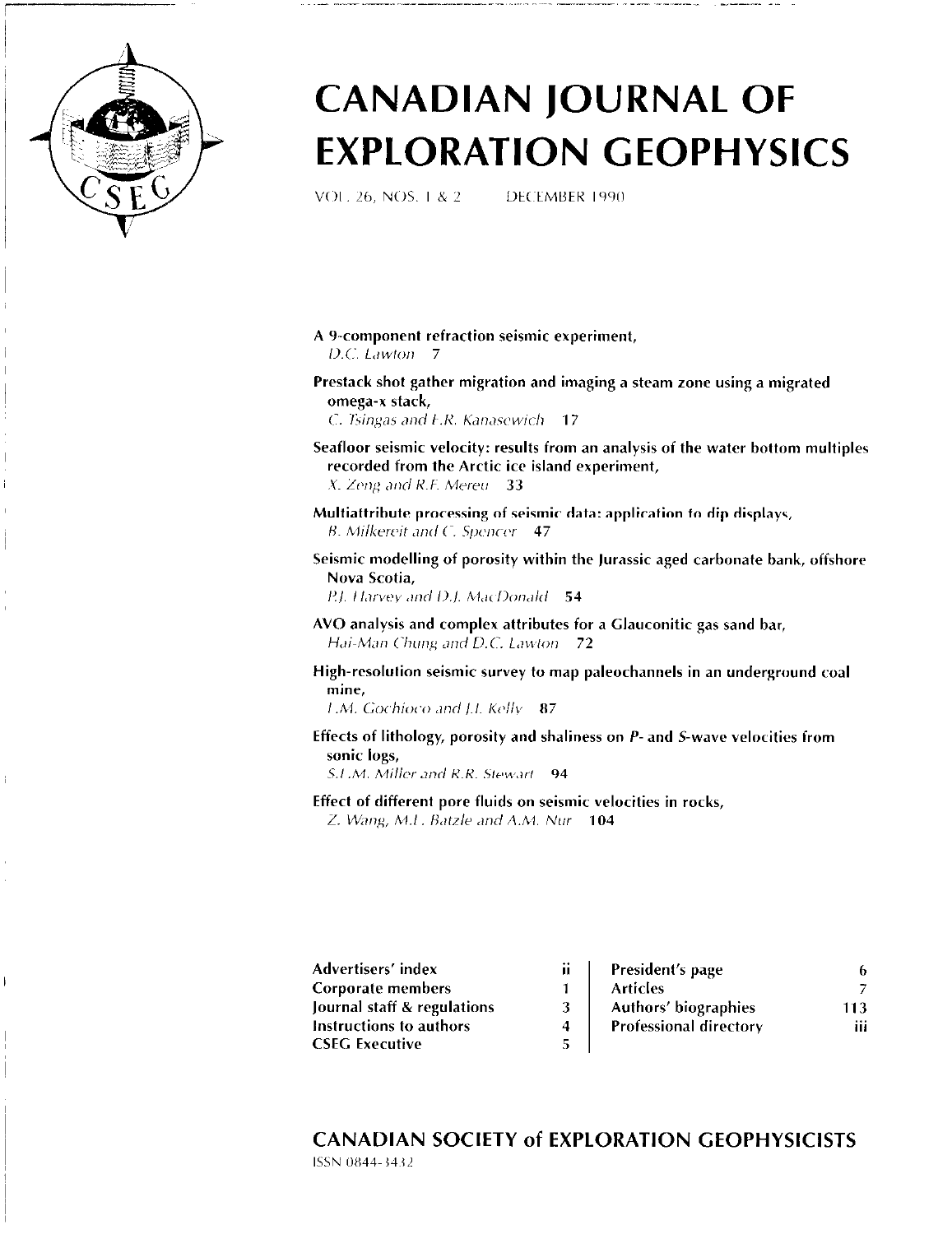



# HIGH QUALITY PRODUCTS MEANINGFUL SOLUTIONS

Consistently maintaining the integrity of your data is the key to high quality meaningful solutions. Solutions that come from experienced professionals, geophysically correct software and powerful hardware. Kelman offers a full range of seismic processing services to industry.

- AVO Processing
- High Accuracy 90° Depth Migration
- . Surface Consistent Deconvolution
- <sup>l</sup>Full 3-D Processing Capabilities
- . DMO
- Full Prestack Migration
- <sup>l</sup>Automatic High Resolution Weathering Calculation

Contact us for further information.

**CESSING** 

2nd fir., 635 - 6 Ave. S. W. Calgary, Alberta T2P OT5 Phone: 262-5220 Fax: 263-1518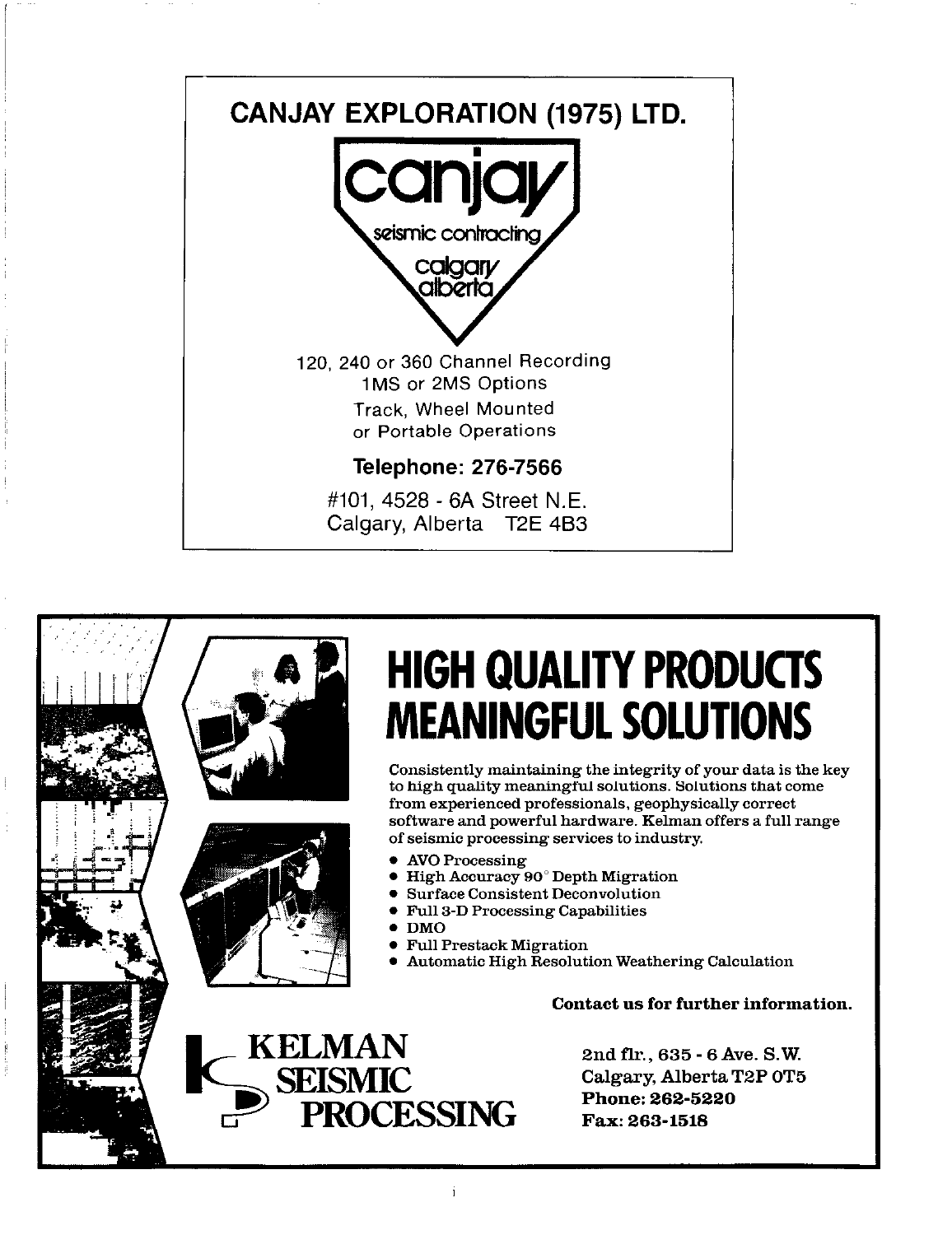#### CJEG ADVERTISERS' INDEX

<u> - and the state of the state of the state of the state of the state of the state of the state of the state of the state of the state of the state of the state of the state of the state of the state of the state of the st</u>

| i.                 |
|--------------------|
|                    |
| outside back cover |

 $\sim$   $\alpha$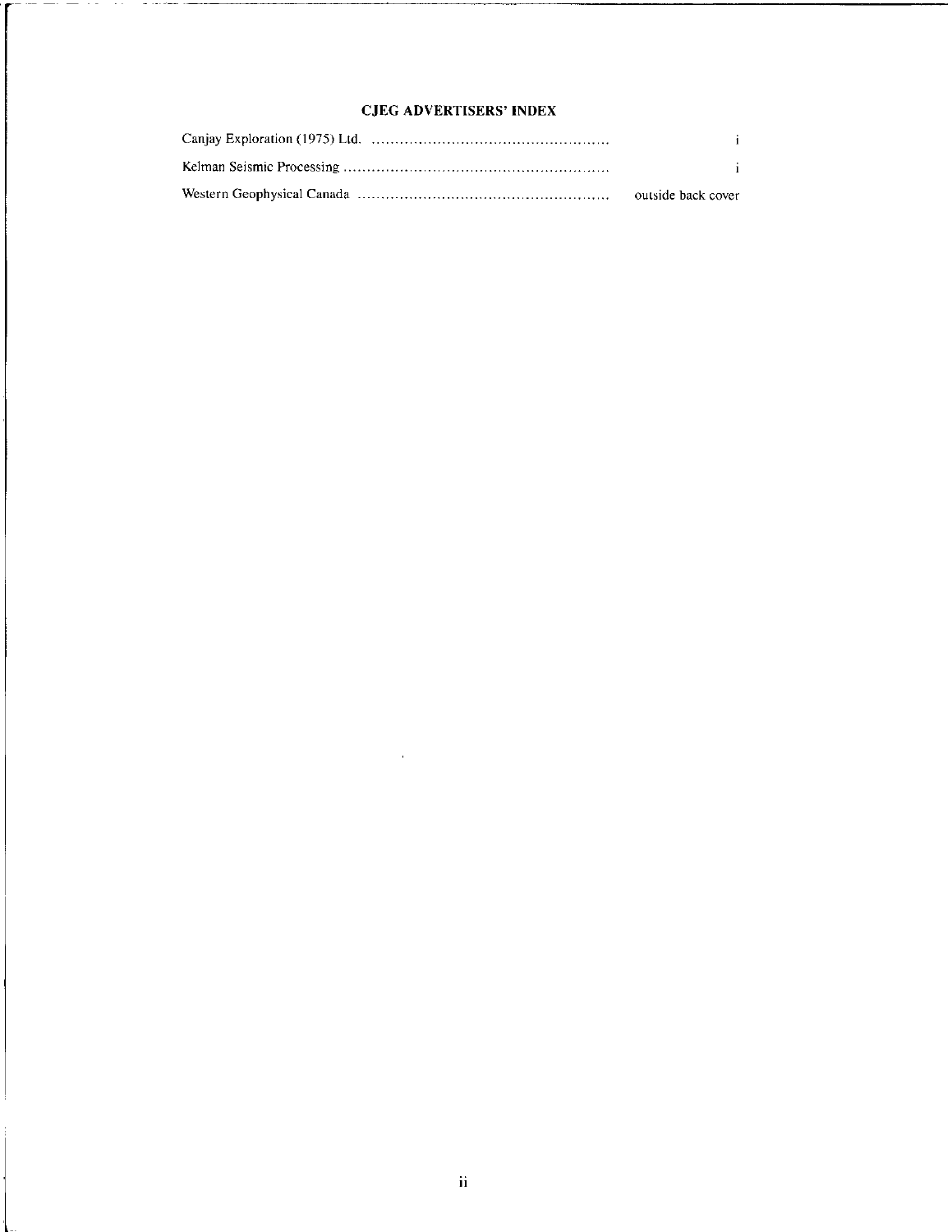## CORPORATE MEMBERSHIP

The CSEG Executive would like to express appreciation to the industry for its continued support to the Society in 1990. This appears in many forms — through donations, contributions to various activities, corporate memberships, as well as time members devote to various committees. Corporate membership has decreased from 1 13 in 1989 to 104 in 1990. Thank you to the following Corporate Members.

#### 1990 CSEG CORPORATE MEMBERS

ACE EXPLOSIVES ET1 LTD. AIRBORNE GEOPHYSICAL SURVEYS LTD. ALBERTA ENERGY COMPANY LTD. AMERADA MINERALS CORP. AMOCO CANADA PETROLEUM CO. LTD, ANADARKO PETROLEUM OF CANADA LTD. AQUA-TERR4 CONSULTANTS LTD. AUSTIN POWDER COMPANY LTD.

BHP PETROLEUM (CANADA) INC BP RESOURCES CANADA LTD. BERTRAM DRILLING CORP. BOW VALLEY INDUSTRIES LTD. BUMPER DEVELOPMENT CORP. LTD.

C.G.G. GEOPHYSICS CANADA LTD. C-1-L INC. CABRE EXPLORATION LTD. CANADA NORTHWEST ENERGY LTD. CANADIAN HUNTER EXPLORATION LTD. CANADIAN OCCIDENTAL PETROLEUM LTD. CHAUVCO RESOURCES LTD. CHEVRON CANADA RESOURCES LTD. CO-ENERCO CONOCO CANADA LTD. CONSEIS DArA LTD. CONWEST EXPLORATION CO. LTD. COREXCANA LTD.

DATASPAN TECHNOLOGY LTD. DIGITECH INFORMATION SERVICES LTD. DYAD DATA SERVICES LTD.

ENCOR ENERGY CORPORATION INC. ENERTEC GEOPHYSICAL SERVICES LTD. ESSO RESOLIRCES CANADA LTD.

FORMAT RESOURCE CORP. FRONTIER DATA LTD.

GALE HORIZON LTD. GEO-PHYSI-CON CO. LTD. GEO-TERREX LTD. GEO-X SYSTEMS LTD. GEOPHYSlCAL MICROCOMPUTER APPS. INT LTD. GEOPHYSICAL SERVICES INC.

an an exclusive company when a series and company and the series of

GEOSIGNAL EXPLORATION LTD GEOSOURCE INC. GRANT GEOPHYSICAL LTD. GULF CANADA RESOURCES LTD.

HAMILTON BROTHERS CANADIAN GAS CO. LTD. HOME OIL COMPANY LTD. HUSKY OIL OPERATIONS LTD.

1.7. & A. INVERSE THEORY & APPLlCATIONS INC lNPUT,OUTPUT CANADA INC.

J.M. HUBER CORP.

KARON RESOURCES INC. KELMAN SElSMlC PROCESSING LTD.

LANDMARK GRAPHICS CANADA LTD. LASMO NOVA SCOTIA LTD. LQRRNEL CONSULTANTS

MANNVILLE OIL & GAS LTD. MARK PRODUCTS/DIV. SHAW PIPE PROT. LTD. MOBIL OIL CANADA LTD. MORRISON PETROLEUMS LTD. MURPHY OIL COMPANY LTD.

NICHOLSON COPY CENTRE LTD. NORCANA RESOURCE SERVICES LTD. NORCEN ENERGY RESOURCES LTD. NORTH CANADLAN OILS LTD. NOVALTA RESOURCES LTD. NUMAC OIL & GAS LTD.

OCELOT INDUSTRIES LTD. OYO GEOSPACE CANADA INC

PANCANADIAN PETROLEUM LTD, PEMBINA RESOURCES LTD. PENNZOIL PETROLEUMS LTD. PETRO-CANADA PETROVENTURES RESOURCES LTD. PLACER CEGO PETROLEUM PLACID OIL COMPANY PROBE DATA MARKET LTD. PULSE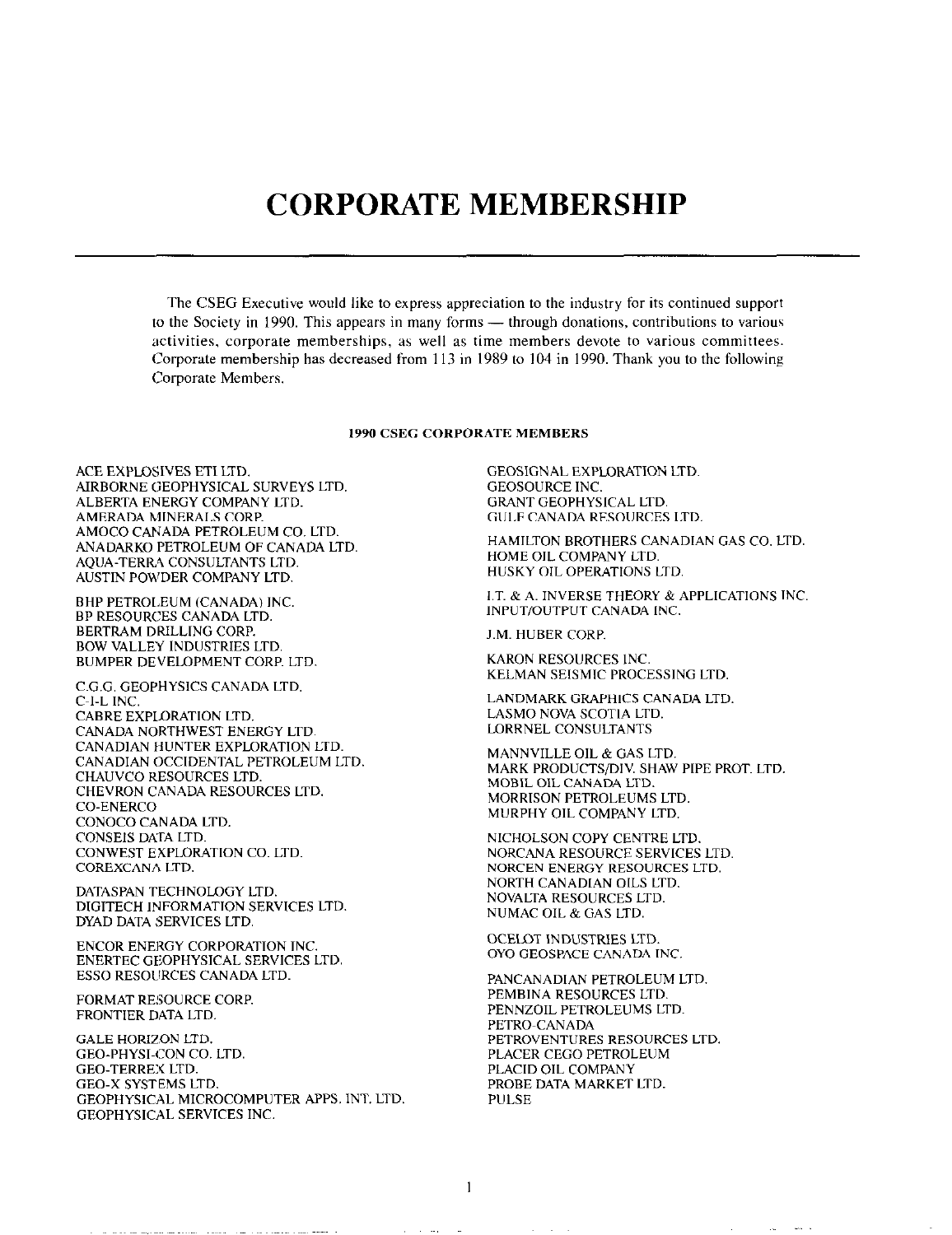RENAISSANCE ENERGY LTD.

SASKATCHEWAN OIL & GAS COKP. SCEPTRE RESOURCES LTD. SEIS-PRO & CONSULTANTS LTD. SHELL CANAUA LTD. SIGMA EXPLORATIONS (1978) LTD. SONICS EXPLORATION LTD. SOURCEX SEISMIC LTD. STACS RECORD CENTRE/DIV. BELL & HOWELL LTD. STAR TECHNOLOGIES LTD. STATCOM LTD. SUMMIT RESOURCES LTD. SUNCOR INC. RESOURCES GROUP

TEXACO CANADA PETROLEUM INC TOTAL PETROLEUM CANADA LTD. TRITON CANADA RESOURCES LTD.

UNION PACIFIC RESOURCES INC UNOCAL CANADA LTD.

VARIDATA SURVEYS LTD. VECTOR TECHNOLOGY LTD. VERITAS GEOPHYSICAL LTD. VFRITAS SEISMIC LTD. VOYAGER ENERGY LTD.

WEGA-D GEOPHYSICAL LTD. WESTERN EXPLOSIVES LTD. WESTERN GEOPHYSICAL CANADA WESTERN SEISMIC EXCHANGE LTD.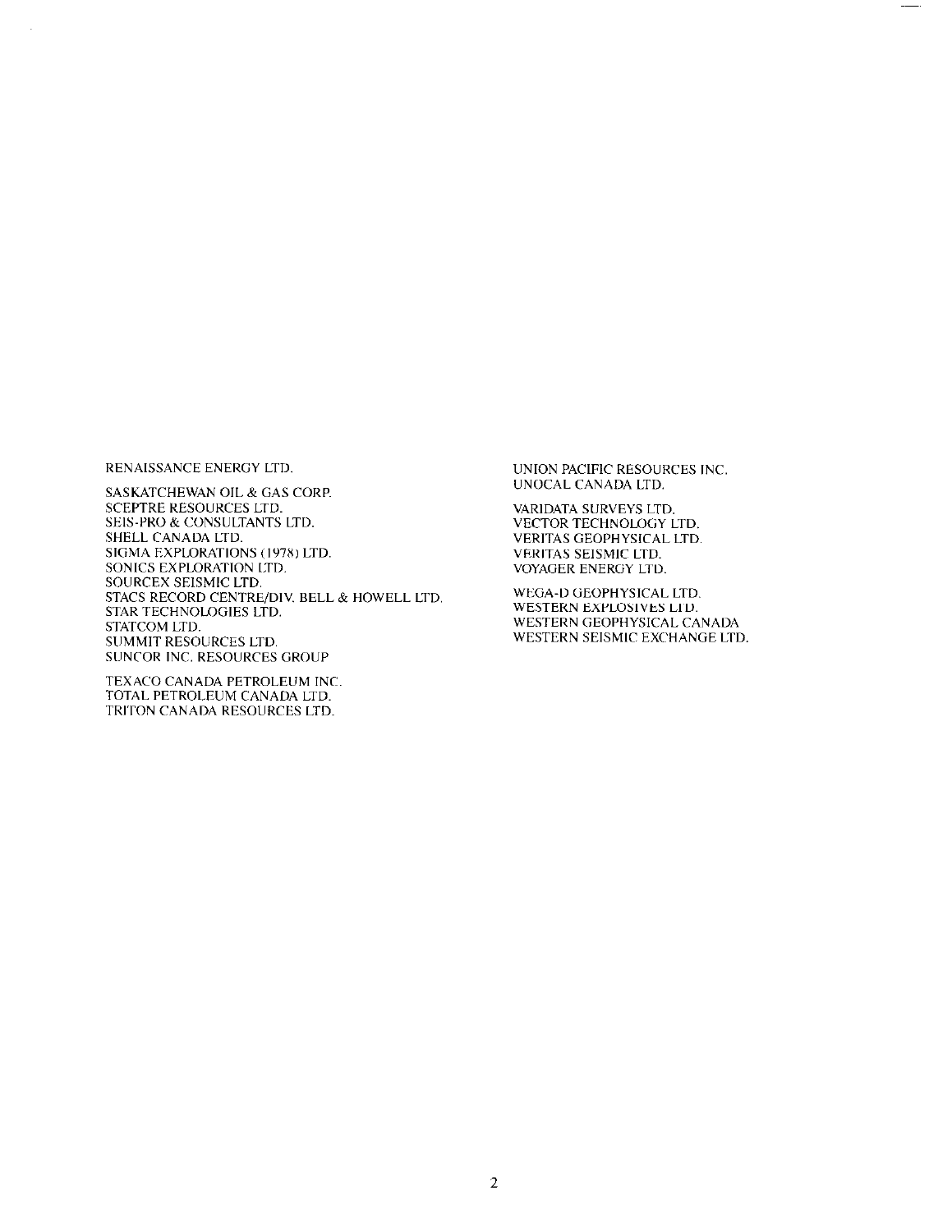

Dartmouth, Nova Scotia B2Y 4A2

### CANADIAN JOURNAL OF EXPLORATION GEOPHYSICS

VOL. 26, Nos. 1 8 2 December 1990

#### EDITOR

DON C. LAWTON, DEPT. OF GEOLOGY & GEOPHYSICS, UNIVERSITY OF CALGARY, CALGARY, ALBERTA T2N 1N4

BUSINESS EDITOR

TODD A. CHUCKRY, REQUEST SEISMIC SURVEYS LTD., 1609, 840 - 7TH AVE. S.W., CALGARY, ALBERTA T2P 3G2

#### PRODUCTION EDITOR

CECELIA FREY, 6228 TOUCHWOOD DRIVE N.W., CALGARY, ALBERTA T2K 3L9

#### ASSOCIATE EDlTORS

Bedford Inst. of Oceanography **Home Oil Co. Ltd. Community** Hampson-Russell Software Hampson-Russell Society of the Society of Hampson-Russell Society of the Society of Services Ltd. Avenue S.W. Services Ltd. Atlantic Geoscience Centre 324 - 8th Avenue S. 324 - 8th Avenue S.W. services Ltd.<br>234 State Calgary, Alberta

Machi M. Moon (Machi M. Moon Gordon F. West (Machi M. Moon Gordon F. West Gordon F. West (Machi M. Moon Gordon F. West (Machi M. Moon Geological Sciences (Machi Mechi Olept. of Physics

n Dept. Of Physics<br>
Dept. of Physics<br>
Dept. of Dhysics Dhiversity of Manitoba Dhiversity of Manitoba Dhiversity of Dhiversity of Toronto University of Manitoba<br>Winnipeg, Manitoba Victoria. W,iSh Col"mbia Winnipeg. Manitoba Toranto, Ontario "8W 2Y2 R3T 2N2 M5S IA7

**Zoltan Hajnal A. Easten Wren**<br>
Dept. of Geological Sciences **A. Easter A. Easter Wren**<br>
Petro-Canada Inc. A. A. A. A. A. A. A. A. Commonwealth ( University of Saskatchewan P.O. Box 2844 Baskatchewan P.O. Box 2844 Calgary, Alberta

Melvyn E. Best **Edward G. Lalande** State of Brian H. Russell Software State Edward G. Lalande State State State S<br>Bedford Inst. of Oceanography State State State Home Oil Co. Ltd. State State State Hampson-Russell Software

P. Box 1006 Calgary, Alberta 615 Calgary, Alberta 5.006 Calgary, Alberta 615-3rd<br>P.006 Calgary, Alberta 612 Calgary, Alberta 612P

Dept. Of lGeoiogical science\* Petro-Canada Inc. COmmOnwealth Geophysical Saskatoon. Saskatchewan Calgary, Alberta 6620 CrowchIld Trail S.W. Calgary, Alberta T3E 5R8

@1990, Canadian Society of Exploration Geophysicists. World rights reserved. Authorization to photocopy items for personal use, or the internal or personal use of specific clients, is granted by the Canadian Society Of Exploration Geophysicists. provided that the base fee Of \$3.00 per copy is paid directly to the Copyright Clearance Center (CCC), Transactional<br>Reporting Service (TRS), 27 Congress Street, Salem, MA 01970, U.S.A. For those organizations that have been granted a photocopy licence by CCC, a separate system of payment has been arranged. The fee code for users of the TRS is 0844-3432/88 \$3.00 + 0.00.

Submission of Manuscripts is invited in all areas of geophysics related to exploration. Case histories are particularly welcome.

Manuscripts should be sent, in quadruplicate, directly to the Editor. Papers received by the Editor will be deemed property of the C.S.E.G., unless the release of the paper is granted in writing by the Editor. There are no page charges but additional costs of reproduction (e.g., for colour figures or foldouts) are charged to authors.

Instructions for preparation of the manuscript may be found in "Instructions to Authors" on page 4.

Short Notes and discussions of the papers published in the Journal are welcome.

and the second contract and the

Responsibility for all statements and scientific opinions made in the papers lies with their authors.

Only unpublished material should be submitted for publication. The authors are responsible for clearing their papers for publication in the Canadian Journal of Exploration Geophysics from any Society or Journal which may have prior publication rights to the manuscripts.

Reprints can be supplied at cost if ordered prior to publication.

Subscription to the Journal is included in the membership dues. Nonmembers and organizations should direct their enquiries to the Secretary, C.S.E.G., at the address given below or, by telephone, at (403). 262-0015.

Advertisements are welcome. Rates may be obtained by writing to the **Business Editor** 

Previous Issues of the Journal are still available. For prices contact the Secretary

Claims for nonreceipt of Journal should be made within three months of publication.

Published by the Canadian Society of Exploration Geophysici 501,206 - 7th Avenue S.W. Calgary, Alberta T2P OW7

 $\sim$   $\sim$   $\sim$ 

and the company of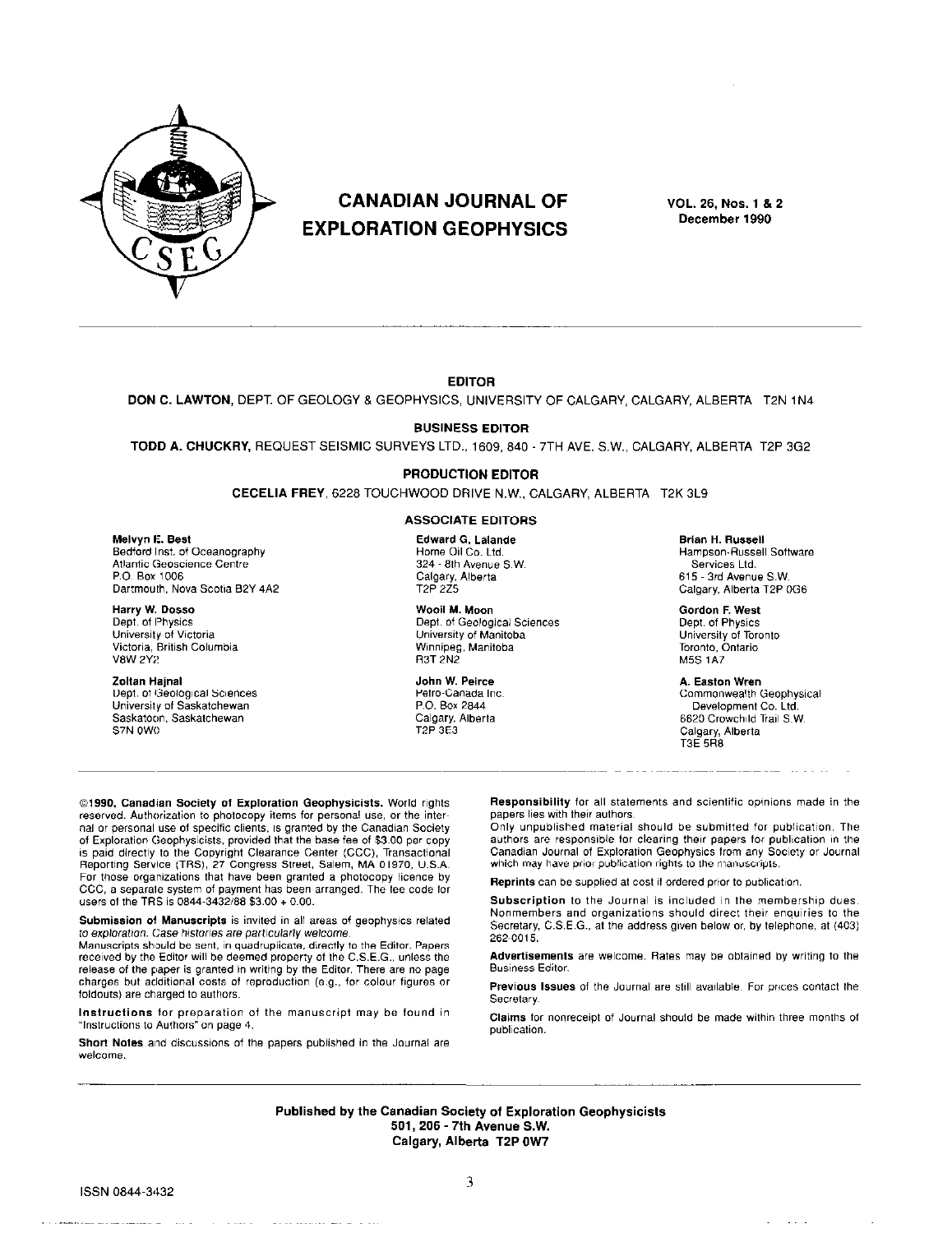#### Editorial standard.

The CANADIAN JOURNAL OF EXPLORATION GEO-PHYSICS adopts as its editorial standard the "Instructions to Authors" of the Society of Exploration Geophysicists as published in GEOPHYSICS 52 (Jan. 19X7), l-10, and revised in GEOPHYSICS 53 (Jan. 198X), I-7. Some augmentation to the SEG Instructions is included below and in cases of ambiguity or conflict the present CSEG Instructions will take precedence.

#### Submission of manuscript.

Submit an original and three copies, i.e., four copies in all, of each manuscript, complete with figures, tables, references, and figure and table captions. The figures and tables submitted with the original manuscript should be the originals described below in 4. However, it is acceptable to submit four sets of figure/table copies. the originals to be supplied upon acceptance of the paper. Manuscripts should be typed, double-spaced, on  $21<sup>1</sup>/2$  x 28 cm  $(8^{1}/2 \times 11)$  in) paper or on A4 (metric-format) paper.

#### Organization of manuscript.

- 1. Title page. It should give the title, followed by the names, affiliations and full addresses of all the authors. Make the title of your paper as brief as possible. The first word should be a significant one, suitable for both classifying and indexing the paper. If your paper was given orally at a meeting, include a footnote specifying the name of the organization that held the meeting, where held, and the date of presentation.
- Abstract. An abstract is not an introduction or a list of contents but, rather. a summary of the essential qualities, including the principal conclusions. of the paper. (See the SEG Instructions.) Every technical paper must be accompanied by an abstract of approximately 150 to 300 words. Short notes do not require abstracts.
- 3. Headings. Normally three levels of headings should be used. First-order headings are centred and capitalized; second-order headings are positioned at the left-hand margin; third-order headings are indented. underlined or italicized, and followed by a dash. Numbering of sections is optional.
- 4. Figures, tables and formulae. These should be compatible with a  $21^{1/2} \times 28$  cm page size, two-column format; i.e., they will be reproduced at either 9 cm (halfcolumn) or 18 cm (full-column) width in vertical format or 23 cm wide in horizontal format.

- Figures should be drafted at approximately twice the published size. Any clean figures of good contrast and overall quality are acceptable. However, original artwork, glossy photographs or PMTs, of manuscriptpage size, are preferred.

- All figures must be clearly marked on the back with the figure number and author's surname.

- Colour illustrations are encouraged where the use of colour is deemed essential. However, authors will he responsible for the additional costs of colour reproduction.

~ Foldouts should be avoided if possible hut are encouraged where necessary. Again, however. authors will be billed for any additional costs.

-Original materials will not be returned to authors unless specifically requested at the time of submission.

 $-$  Tables, formulae and equations can be difficult to typeset and proofread. They should be submitted in a form suitable for direct reproduction; for example, laser-printer output is ideal. In such cases authors should follow the Journal's conventions regarding italicization, bold-face type, punctuation, etc.

- Captions for figures and tables should be provided on a separate page or pages of the manuscript; they should not be lettered on the original, nor should a title he designed within the frame of the figure or table. A figure (or table) and its caption should be a self-contained unit which. in its essentials, can be understood without reference to the text.

5. References. This area is the one with the greatest inc dence of errors in most papers. Authors are urged to check citations in the text and entries in the References most carefully. The responsibility for correctness lies with the authors. Only references cited in the text should be listed under the heading REFERENCES. References *not* cited in the text, but deemed to be essential, should he grouped separately under the heading REFERENCES FOR GENERAL READING. For further details on the format of references, the SEG Instructions are adhered to with the following exceptions: commas are omitted before the word and in a string of authors' names; between journal name and volume number, and after words like Bull. and *Proc.* in the name of a publication.

#### Units and Spelling.

Physical quantities shall be expressed in Sl units. Imperial or CGS equivalents may additionally be given. See R.E. Sheriff's "Encyclopedic Dictionary of Exploration Geophysics" (SEG, 2nd ed., 1984) for a comprehensive guide to SI units. forms of abbreviation. etc. Official Canadian Sl spelling (e.g., metre) shall be used. In other cases Canadian spelling is preferred (e.g., centre, modelling, sulphur) although in many instances acceptable alternatives exist. Authors should, above all, be consistent in their spelling.

#### Review, Revision, Reprints.

Authors are strongly advised to have their manuscripts critically read by at least one reader familiar with the subject matter before it is submitted. All manuscripts submitted to the Journal undergo a standard peer-review process. Galley proofs will be forwarded to authors with a return date specified and with an order form for reprints. If there is more than one author. it must he clearly indicated to whom the proofs are to be sent. At the discretion of the Editor, minor changes (as opposed to corrections) may be accommodated at galley-proof stage. Major revisions at this or at a later stage will be charged to the author. Authors may order reprints in any multiple of fifty and will be billed for them at cost. They should be ordered at this time only; hack orders will entail much higher costs.

#### Copyright.

The copyright of accepted and published material is reserved by the Canadian Society of Exploration Geophysicists.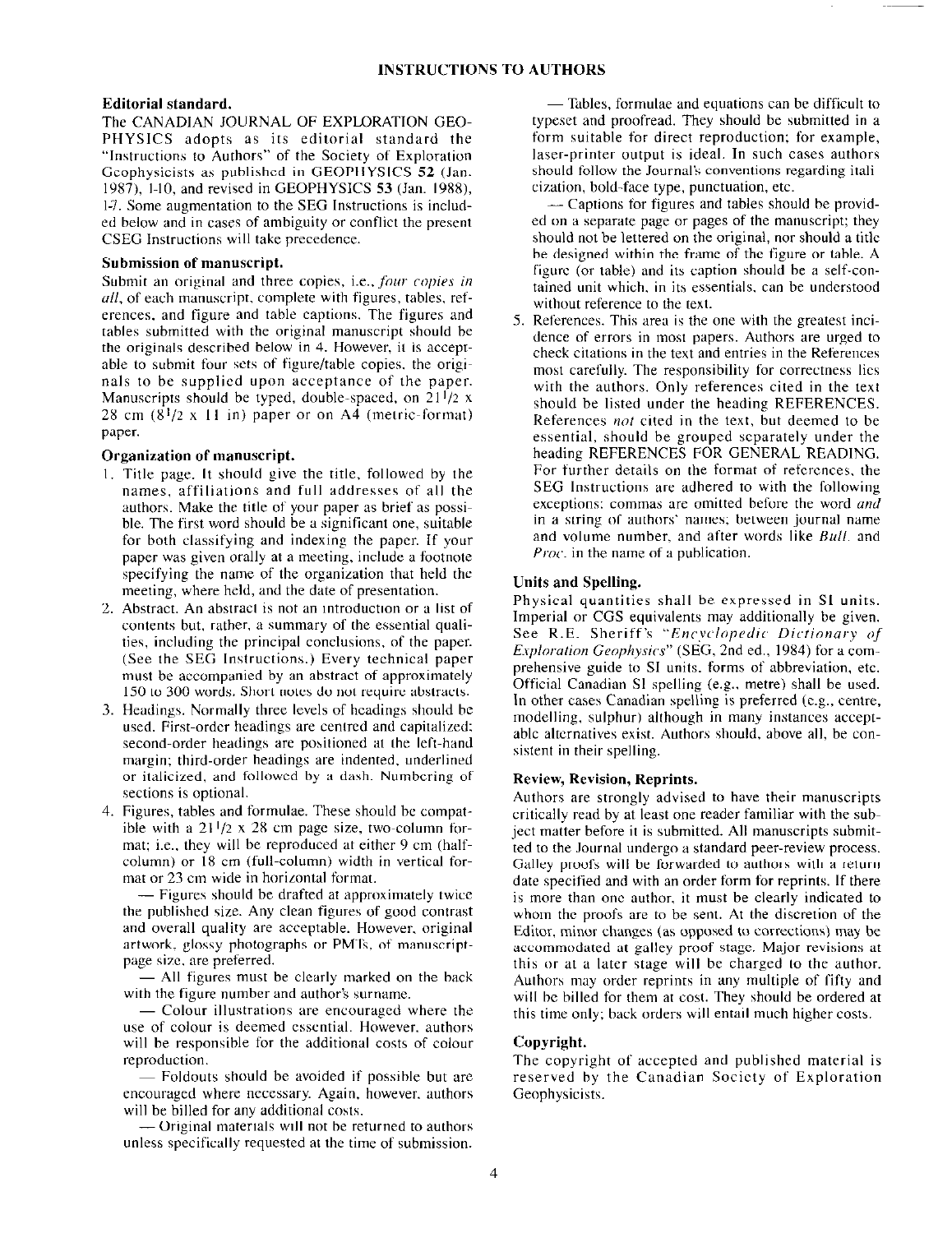### CANADIAN SOCIETY OF EXPLORATION GEOPHYSICISTS

#### EXECUTIVE COMMITTEE FOR YEAR ENDING FEBRUARY 1991

 $\omega$  ,  $\omega$  ,  $\omega$ 

 $\overline{a}$ 

 $\sim$   $-$ 

 $\sim 10$ 

.<br>A production of the company of the company of the company of the context of the company of the company of the company of the company of the company of the company of the company of the company of the company of the compa

| President:               | Neil Rutherford     |
|--------------------------|---------------------|
| First Vice-President:    | Brian Russell       |
| Second Vice-President:   | Gary Taylor         |
| Secretary:               | Florence Reynolds   |
| Treasurer:               | David Paterson      |
| <b>Business Manager:</b> | Barry Korchinski    |
| Journal Editor:          | Don Lawton          |
| Past President:          | Al Ferworn          |
| Recorder Editor:         | <b>Bob Runnalls</b> |

 $\mathcal{A}$  , and an expectation of the set of  $\mathcal{A}$ 

 $\sim 10^{-1}$ 

 $\langle \sigma \bar{u} \rangle$  , and  $\langle \sigma \rangle$  and  $\sigma$  is more as one over

 $\mathcal{A}$